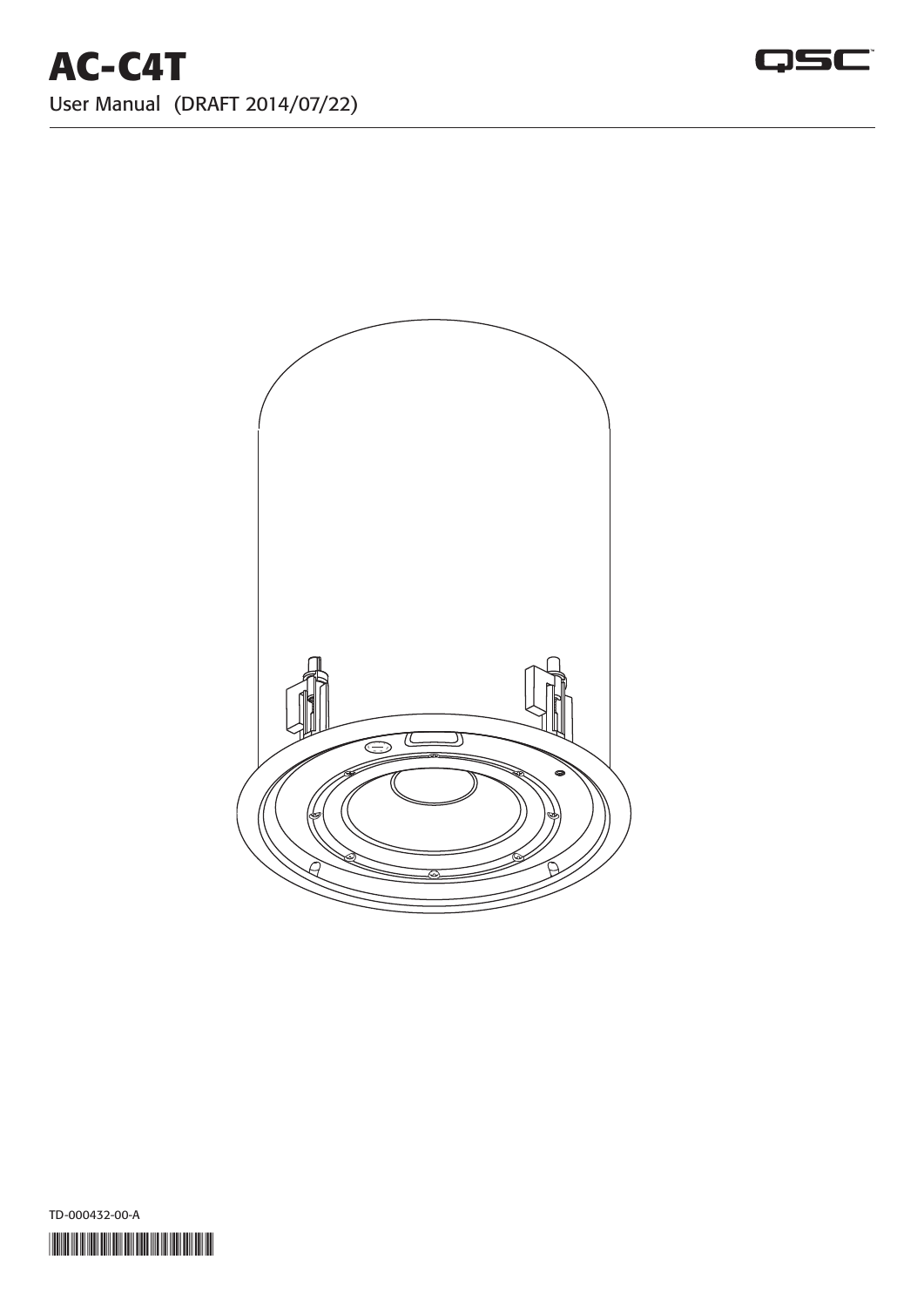#### TD-000432-00-A 2 (DRAFT 2014/07/22)

### EXPLANATION OF SYMBOLS

The term "WARNING!" indicates instructions regarding personal safety. If the instructions are not followed the result may be bodily injury or death.

The term "CAUTION!" indicates instructions regarding possible damage to physical equipment. If these instructions are not followed, it may result in damage to the equipment that may not be covered under the warranty.

The intent of the lightning flash with arrowhead symbol in a triangle is to alert the user to the presence of un-insulated "dangerous" voltage within the product's enclosure that may be of sufficient magnitude to constitute a risk of electric shock to humans.

The term "IMPORTANT!" indicates instructions or information that are vital to the successful completion of the procedure.

The term "NOTE" is used to indicate additional useful information.



The intent of the exclamation point within a triangle is to alert the user to the presence of important safety, and operating and maintenance instructions in this manual.





- Keep these instructions.
- Heed all warnings.
- Follow all instructions.
- Do not use this apparatus near water.
- Clean only with a dry cloth.
- Do not install near any heat sources such as radiators, heat registers, stoves, or other apparatus (including amplifiers) that produce heat.
- Only use attachments/accessories specified by the manufacturer.
- Refer all servicing to qualified service personnel.
- Adhere to all applicable, local codes.
- Consult a licensed, professional engineer when any doubt or questions arise regarding a physical equipment installation.

QSC Audio Products, LLC ("QSC") guarantees its products to be free from defective material and/or workmanship and will replace defective parts and repair malfunctioning products under this warranty when the defect occurs under normal installation and use, provided the unit is returned to our factory, one of our authorized service stations or an authorized QSC International Distributor via pre-paid transportation with a copy of proof of purchase (i.e., sales receipt). This warranty provides that the examination of the return product must indicate, in our judgment, a manufacturing defect. This warranty does not extend to any product which has been subjected to misuse, neglect, accident, improper installation, or where the date code has been removed or defaced. QSC shall not be liable for incidental and/or consequential damages. This warranty gives you specific legal rights. This limited warranty is freely transferable during the term of the warranty period. The warranty on QSC products is NOT VALID if the products have been purchased from an unauthorized dealer/online e-tailer, or if the original factory serial number has been removed, defaced, or replaced in any way. Damage to, or loss of any software or data residing on the product is not covered. When providing repair or replacement service, QSC will use reasonable efforts to reinstall the product's original software configuration and subsequent update releases, but will not provide any recovery or transfer of software or data contained on the serviced unit not originally included in the product.

### Warranty (USA only; other countries, see your dealer or distributor)

#### QSC Audio Products 3 Year Limited Warranty

Customers may have additional rights, which vary from state to state or from country to country. In the event that a provision of this limited warranty is void, prohibited or superseded by local laws, the remaining provisions shall remain in effect.

#### The QSC limited warranty is valid for a period of three (3) years from date of purchase in the United States and many (but not all) other countries.

For QSC warranty information in countries other than the United States, contact your authorized QSC international distributor. A list of QSC International distributors is available at www.qsc.com.

To register your QSC product online, go to www.qsc.com and select "Product Registration". Other questions regarding this warranty can be answered by calling, e-mailing or contacting your authorized QSC distributor.

Phone: 1-800-854-4079 within US and Canada, +1-714-754-6175 international, Email: warranty@qsc.com, Website: www.qsc.com.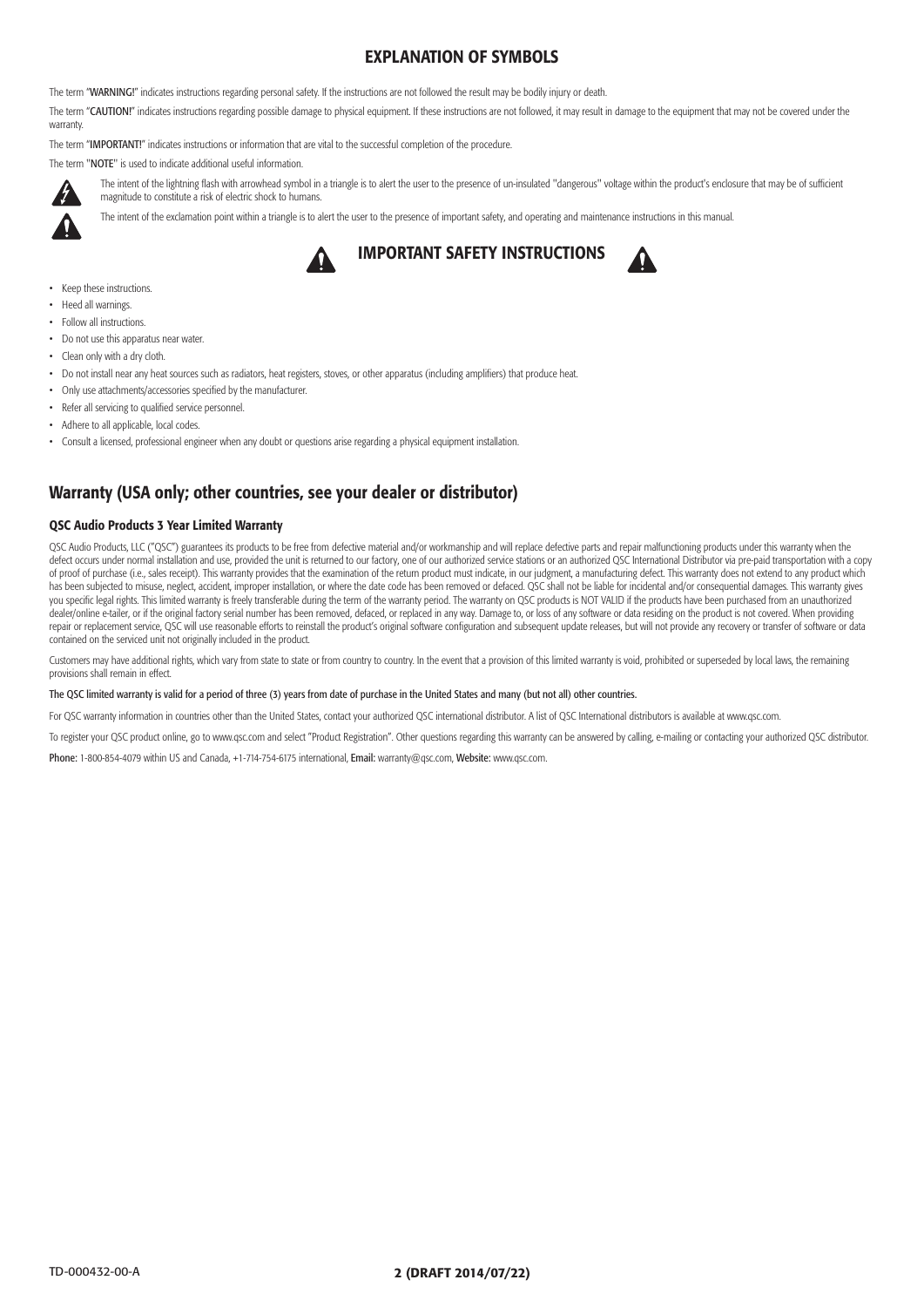# Prepare Ceiling

Refer to Figure 1.

- 1. Use the template provided to mark and cut a hole (1) in the ceiling where the loudspeaker is to be installed. For frame-construction ceiling, skip to "Wire the Loudspeakers".
- 2. Install two V-rails (2), one on each side of the hole, and supported by the suspended-ceiling support rails (3).
- 3. Install the C-ring (3) over the hole, using the V-rails as support. Make sure the clips on the C-ring are properly fitted over the V-rail.
- 4. Use sheet-metal screws (5) to secure the C-ring to the V-rails.

## Wire the Loudspeakers

WARNING!: Be sure to check and adhere to local building codes for seismic requirements.

Refer to Figure 2.

- 1. Pass the wires down through the conduit/stress-relief clamp. Leave enough wire for making connections. Carefully tighten the clamp over the wires, or over the conduit if it is used.
- 2. Wire the female Euro-style plug (1) as shown in Figure 3.
- 3. Slide the cover (3) over the connector and secure with the Phillips screw.

## Seismic Safety

Refer to Figure 4.

1. Attach an appropriate safety line to the safety tab on the back of the connector cover, and to an appropriate part of the structure.

# Mount the Loudspeaker

Refer to Figure 5.

- 1. Make sure all of the dog-ears are up against the side of the metal loudspeaker housing.
- 2. Slide the Loudspeaker Housing up through the hole into the ceiling.
- 3. Use a Phillips screwdriver to tighten each of the four dog-ear screws.



**CAUTION!:** Do not overtighten the dog-ear screws!

- 4. Use a flat-tip screwdriver to set the transformer tap based on the requirements of the installation.
- 5. Install the loudspeaker grill.

# Specifications

| Name                               | Specification                               |
|------------------------------------|---------------------------------------------|
| Transducer                         | 4" Polypropylene cone with rubber surround  |
| Rated noise power [W rms] (1)      | 16                                          |
| Nominal Impedance                  | 8 Ohm                                       |
| Transformer Taps                   | 1, 2, 4, 8, 16W, 8 Ohms bypass, 70 and 100V |
| Effective frequency range [Hz] (2) | $70 - 16k$                                  |
| Rated coverage [degrees] (3)       | 140 conical                                 |
| Sensitivity [dB] (4)               | 89                                          |
| Maximum continuous SPL [dB] (5)    | 101                                         |
| Maximum peak SPL [dB] (5)          | 107                                         |

### TD-000432-00-A 3 (DRAFT 2014/07/22)

— Figure 1 —

1

2

3

4

5

— Figure 2 —



— Figure 3 —



Parallel Wiring Diagram



From Source



1

— Figure 4 —

— Figure 5 —